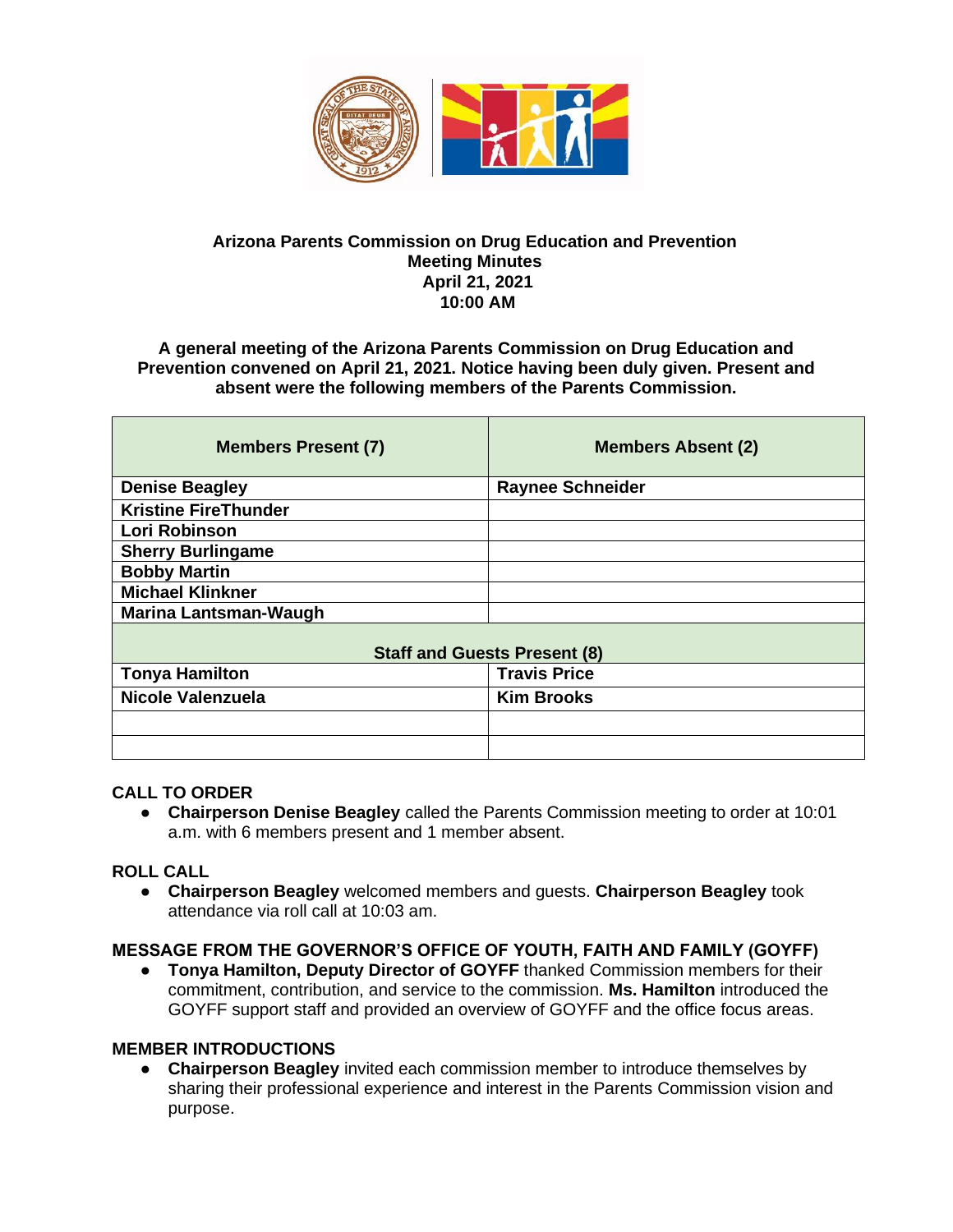- o **Chairperson Denise Beagley** (Parent Role/Chair) shared that she has been serving on the commission for three years. **Chairperson Beagley** is the Manager of Clinical Initiatives and Training for the ASU Center for Applied Behavioral Health Policy and is a member of the Crisis Team for the Glendale Fire Department.
- o **Ms. Kristine FireThunder** (Parent Role /Co-Chair) shared that she is the Policy Advisor of Tribal Affairs for the Arizona Office of the Governor. **Ms. FireThunder**  shared that she is a returning member of the Parents Commission and is looking forward to working with the commission.
- o **Ms. Lori Robinson** (Parent Role) shared that she is the Director of Community & Culture at Maricopa County Regional School District. **Ms. Robinson** is a new member of the commission and is excited to be working with the members and GOYFF.
- o **Assistant Chief Burlingame** (Parent Role) shared that she is the Assistant Chief of Police for the Tempe Police Department working directly with Human Services. **Assistant Chief Burlingame** is a new member of the commission and is looking forward to serving on the commission.
- o **Chief Robert Martin** (Law Enforcement) shared that he is the Chief of Police for the Snowflake-Taylor Police Department. **Chief Martin** is a new member of the commission and is excited to work with the commission.
- o **Mr. Michael Klinkner** (Parent) shared that is a Licensed Clinical Social Worker currently working in private practice. **Mr. Klinkner** shared that he is faculty at the ASU School of Social Work. **Mr. Klinkner** is a new member of the commission and is looking forward to serving on the commission.
- o **Ms. Marina Lantsman-Waugh** (Probation) shared that she is the Clinical Services Manager at the Maricopa County Juvenile Probation Department. **Ms. Lantsman-Waugh** is a new member of the commission and is excited to work with the commission.

## **APPROVAL OF MINUTES**

- **Chairperson Beagley** requested a review of the **January 20, 2021** meeting minutes.
- **Ms. Kristine FireThunder** motioned to accept the minutes.
- **Chairperson Beagley** seconded the motion at 10:09 a.m. The motion passed with no dissenting votes.

## **PARENTS COMMISSION MEMBERSHIP INFORMATION**

**Chairperson Beagley** welcomed and introduced **Ms. Nicole Valenzuela**, GOYFF Program Administrator. **Ms. Valenzuela** thanked the Commission for the opportunity to present.

- **Ms. Valenzuela** provided an overview of the historical background and purpose of the Parents Commission and membership requirements. Ms. Valenzuela shared the relationship between the Parents Commission and GOYFF, which includes GOYFF support of the commission; procurement coordination; monitoring grantee programming; conducting site visits; and providing grantee technical assistance.
- **Ms. Valenzuela** shared that the SFY21 budget funded 27 grantees. **Ms. Valenzuela**  referenced a handout provided to commissioners that noted each grantee's award amount, location, target population, program implementation, and target outcomes. **Ms. Valenzuela** shared that an external evaluator, Wellington, provided program evaluation services to the grantees. **Ms. Valenzuela** stated that the next RFGA process will begin in Spring 2022.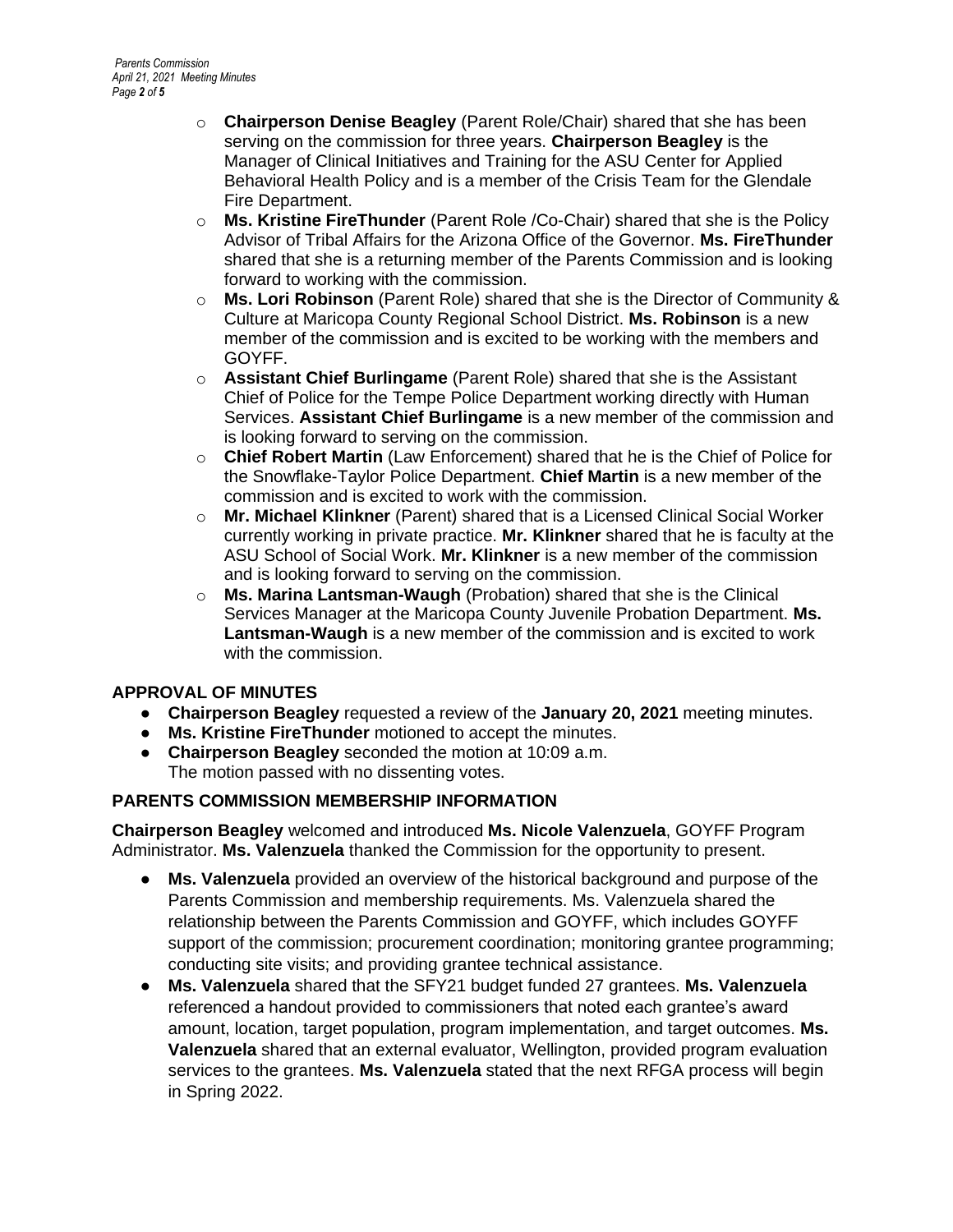- **Ms. Valenzuela** shared that grantees are invited to present at commission meetings to share their progress and community impact and that outside stakeholders are invited to present to share information and resources.
- **Ms. Valenzuela** reviewed the Parents Commission meeting schedule for the remainder of 2021. **Ms. Valenzuela** shared that the commission adheres to Arizona Open Meeting Law and referenced a handout on Arizona Open Meeting Law which was provided to the commission members. **Ms. Valenzuela** discussed quorum rules; attendance and proxy attendance; and voting for the commission.
- **Ms. Valenzuela** shared that the Governor's Youth Commission was accepting applications for high school youth to participate in community engagement and partnership in areas related to challenges youth are facing in Arizona.

**Chairperson Beagley** thanked **Ms. Valenzuela** and asked if there were any questions.

- **Ms. Sherry Burlingame** asked Ms. Valenzuela to explain how proxies work. **Ms. Valenzuela** shared that members may assign a proxy to attend the Parent Commission meeting in the event a member is unable to attend. **Ms. Valenzuela** stated the member should inform GOYFF of the proxy's attendance prior to the commission meeting, and that they authorize the proxy to attend and vote on the member's behalf.
- **Chairperson Beagley** stated that it was important to remember potential conflict of interest situations. **Chairperson Beagley** stated that members or their proxy are expected to recuse themselves when voting on matters that have an impact on people/organizations they are directly connected with.
- **Ms. Valenzuela** stated that a Conflict of Interest training will be provided to the Parents Commission and more details will be shared at the upcoming meeting.

# **PARENTS COMMISSION BUDGET OVERVIEW**

**Chairperson Beagley** welcomed and introduced **Mr. Travis Price,** Compliance & Procurement Manager, Arizona Office of the Governor. **Mr. Price** thanked the Commission for the opportunity to present.

- **Mr. Price** shared key budget topics for Parents Commission members. **Mr. Price** presented an overview of the SFY21 budget. **Mr. Price** stated that the Parents Commission had approximately \$5.5 million budgeted annually and was funded by a percentage of the State of Arizona liquor tax.
- **Mr. Price** shared details about the grant procurement process subject to ARS §41-2700, the RFGA life cycle, grantee awards and spending, and strategies used for managing annual budget.

**Chairperson Beagley** thanked **Mr. Price** and asked the commission if there were any questions.

- **Ms. Lori Robinson** asked how the Parents Commission was involved in the procurement process. **Mr. Price** stated that GOYFF reaches out to Parents Commission members to volunteer to serve as application reviewers. **Mr. Price** stated that the Parents Commission members vote on the proposed grantees after the review process concludes.
- **Chief Martin** asked if there was a scoring tool used to assist with the review process. **Mr. Price** shared that there is a detailed rubric used to rate the various sections of the submitted application.
- **Ms. Marina Lantsman-Waugh** asked if the goal of the scoring was to reach a consensus. **Mr. Price** shared that the goal is to reach consensus. **Mr. Price** shared that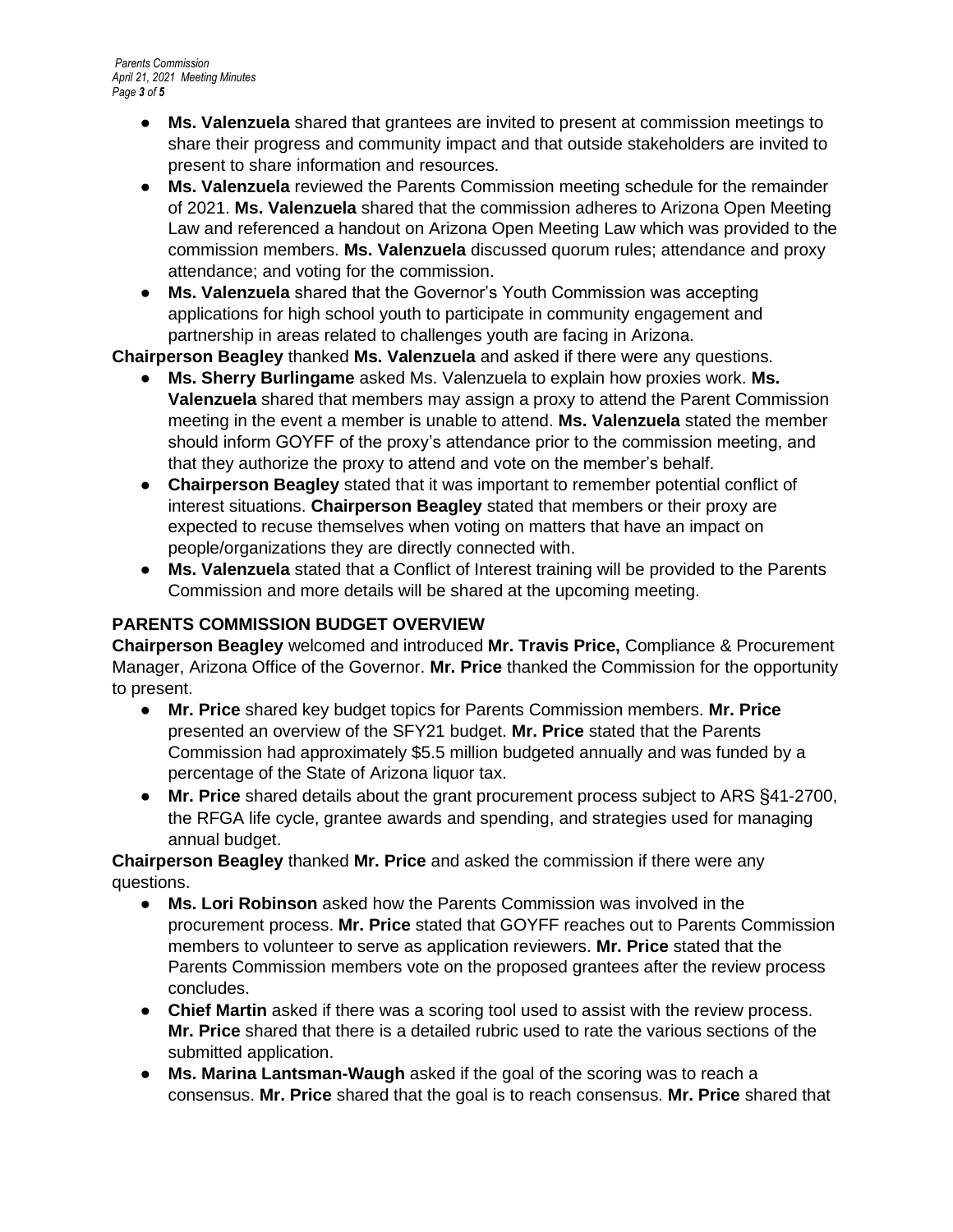the applications are scored first by individual reviewers and then the review team is later called together to discuss scores for applications.

- **Ms. Lori Robinson** asked if there were methods to ensure funding was spread evenly throughout the state. **Mr. Price** stated that GOYFF assigns each application into a category. **Mr. Price** shared that the applications are typically segregated by urban, rural and tribal applicants. **Mr. Price** stated that though this does not guarantee every region of the state would receive funding, it helps balance awards between urban, rural and tribal communities with a set funding amount allocated to each category.
- **Chief Martin** asked if there was an ongoing process for grantees to periodically submit program information. **Mr. Price** stated that in each grant cycle, there is the initial RFGA process, followed by two renewal opportunities. **Mr. Price** shared the renewal process is overall much easier and quicker than the RFGA, allowing organizations to provide annual updates on whether they achieved their objectives or make any minor adjustments to programming as needed. **Mr. Price** stated that outside of the RFGA process, there are other ways to contract non-competitively with government agencies and state-contracted vendors.
- **Chairperson Beagley** shared that grantees will also present to the Parents Commission which will help Commissioners learn about the status of the funded program.
- **Chairperson Beagley** thanked **Mr. Price** for his presentation.

## **ANNOUNCEMENTS**

- **Chairperson Beagley** asked if any commissioners had any announcements they would like to share.
- **Chairperson Beagley** provided an update on the ASU Winter Institute that took place during the spring this year due to COVID-19. **Chairperson Beagley** shared that the ASU Summer Institute was an event the Parents Commission had been involved with and took place in Flagstaff in July. The Institute brought service providers together to share ideas and information.
- **Ms. Lori Robinson** shared information about an upcoming webinar that focuses on the healthcare cost of ACEs. Ms. Valenzuela provided the registration link to the commission members.
- **Ms. Tonya Hamilton,** Deputy Director of GOYFF, provided updates about signing up on the GOYFF website to receive notifications about GOYFF; GOYFF recruitment for volunteer grant reviewers; recruitment for the Governor's Youth Commission, and opportunities for funding. Deputy Director Hamilton shared that GOYFF will be hosting free grant-writing workshops May 26-27, focused on faith-based and nonprofit organizations.
- **Ms. Nicole Valenzuela** referenced a handout of the Parents Commission Bylaws Draft provided to the commission members. **Ms. Valenzuela** shared that the Bylaws were recently revised and provided guidance for the Parents Commission and commission member roles and responsibilities, meeting format, and other logistical topics.
- **Chairperson Beagley** stated that the Parents Commission Bylaws draft would be discussed and up for a vote at the May 2021 Parents Commission meeting.